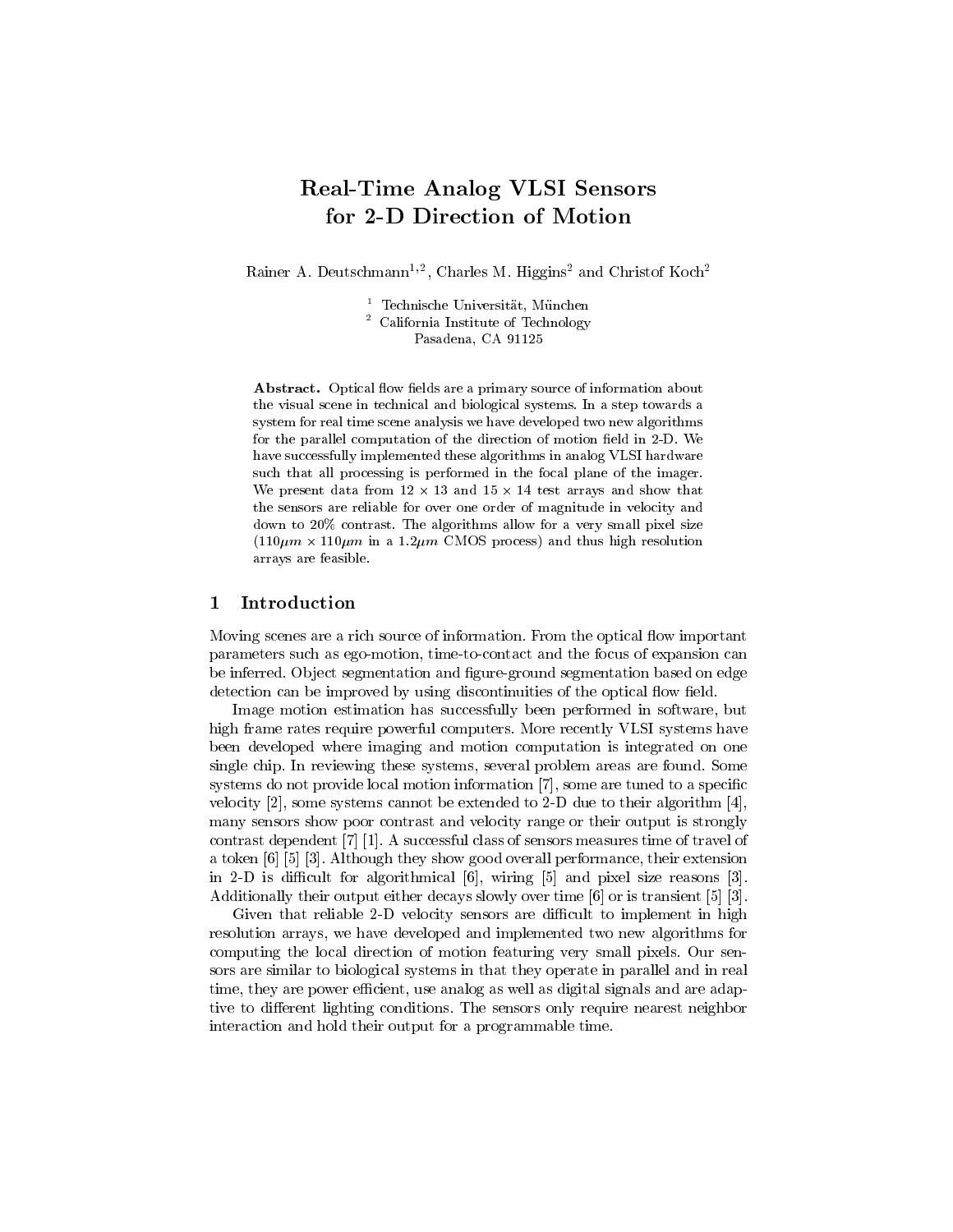# 2 Direction of Motion Algorithms

Both sensors use the occurrence of an intensity edge at neighboring pixels as an indicator for its direction of motion. An intensity edge is detected with a temporal edge detector (TED), which we modied from [6] to respond to both dark-to-bright and bright-to-dark edges: A thresholding amplifier generates a voltage spike when a large enough temporal intensity change has occured. The voltage spike is fed into the direction of motion circuits, which we describe in sections 2.1 and 2.2 for the 1-D case. Two 1-D direction of motion units per pixel are combined for the 2-D sensor. Each pixel in the array reports the direction of motion in two tri-state currents representing the X and Y direction. A total of 9 different output combinations is therefore possible, 8 of which indicate the direction of motion in 2-D in steps of 45 degrees, the ninth indicating zero motion. The output currents persist for an adjustable time  $\tau_{pt}$  after initiation before resetting themselves to zero.

#### 2.1 Facilitate, Trigger and Compare (FTC) Algorithm

As shown in Figure 1, at the pixel position of a moving edge with the TED spike a facilitation time window is opened. Within the facilitation period  $\tau_{fac}$  a TED spike from a neighboring pixel can trigger the direction of motion indicator. A comparator determines which of the directions has been triggered more recently and generates a signed constant output current accordingly, which lasts for  $\tau_{pt}$ .

## 2.2 Inhibit-Trigger-Inhibit (ITI) Algorithm

In the ITI algorithm (see Figure 2) a TED spike triggers the output for both directions. The neighboring pixel which is next crossed by the edge then inhibits the null-direction output. The direction of motion output is computed as the difference of the two opposing directions. The ITI algorithm was inspired by  $[5]$ .

## 3 Results

Both sensors were implemented in a standard  $1.2 \mu m$  analog CMOS process on 2:2 - 2:2mm tiny chips. We achieved pixel sizes of 128m - 119m (FTC) and 105m - 115m (ITI) including photoreceptor, TED and direction of motion circuitry. This allowed for a 12 - 13 and 13 and 13 and 13 pixels. The complete state that the complete state vector field is read off the chip as two signed currents with on chip serial scanners and is displayed on a Pentium PC in video rate. The sensors themselves can operate well beyond 200 Hz frame rate and their real time performance will be maintained even for higher resolutions because of the parallel architecture.

In sections 3.1 and 3.2 we characterize the performance of the elementary motion detectors of the sensors. In section 3.3 we show sample snapshots of the output of the FTC sensor.

#### 3.1 Orientation Tuning Curve

We measured the sensor response for different stimulus angles while leaving the velocity and contrast of the stimulus constant. As a stimulus we used a dark bar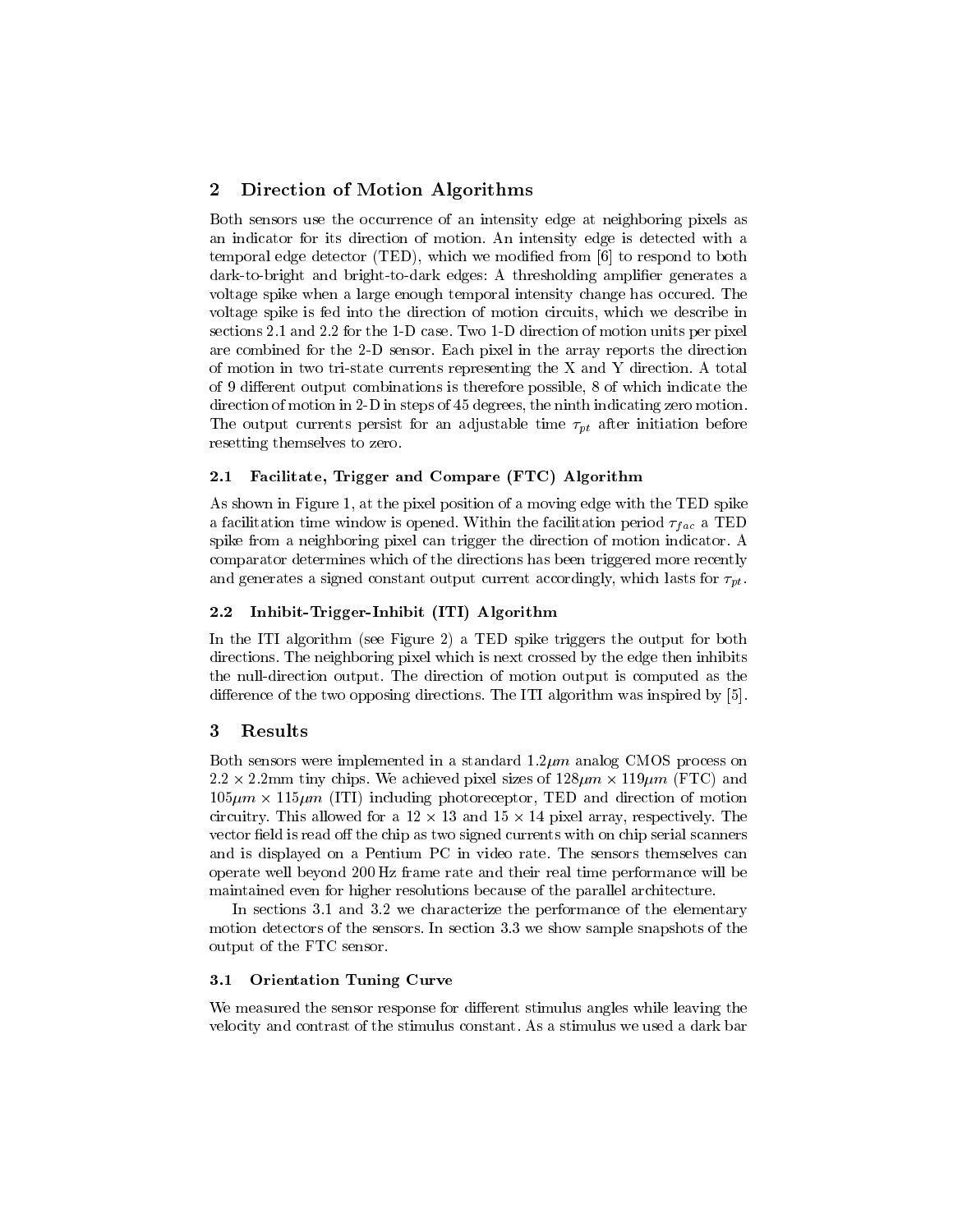

Fig. 1. FTC sensor: For an edge moving from left to right, first pixel  $A$  is facilitated and  $v_{fac}$  goes low. As the edge crosses placi  $D$ , in placi A the rightward motion indicator  $\omega$  diggered with voltage  $v_{final}$  going high.  $v_{final} > 0$  and  $v_{left} = 0$  in placi A are compared and a positive output current is generated indicating that the edge moved to the right. The null-direction output is suppressed because  $B$  has not been facilitated before the leftward motion indicator in A is triggered.

on a bright background. Ideally we expect the sensor to separate the velocity space into four quadrants. For example a pixel should indicate the  $Y+$  direction for motion in the direction anywhere from  $\sigma$  to 180 , similarly the  $Y-$  direction should be indicated for stimulus motion from 180o to 360<sup>o</sup> . As can be seen in Figure 3 left, the FTC sensor performs very much like this. Because the TED misses events due to circuit noise and produces spikes of finite length, the velocity space is in fact separated into  $8$  directions such that for example  $Y+$  is indicated with a probability less than one for stimulus angles close to  $0^\circ$  or 180 $^\circ$ . This is most visible for the ITI sensor (see Figure 3 right).

#### 3.2 Velocity and Contrast Range

We measured the velocity and contrast ranges over which the correct direction of motion is reported. We present data obtained for bright-to-dark edges of different contrasts and velocities (see Figure 4). The sensor output was recorded simultaneously for the whole array over multiple stimulus presentations. The output was counted as correct if the reported vector direction was within  $\pm 22.5^{\circ}$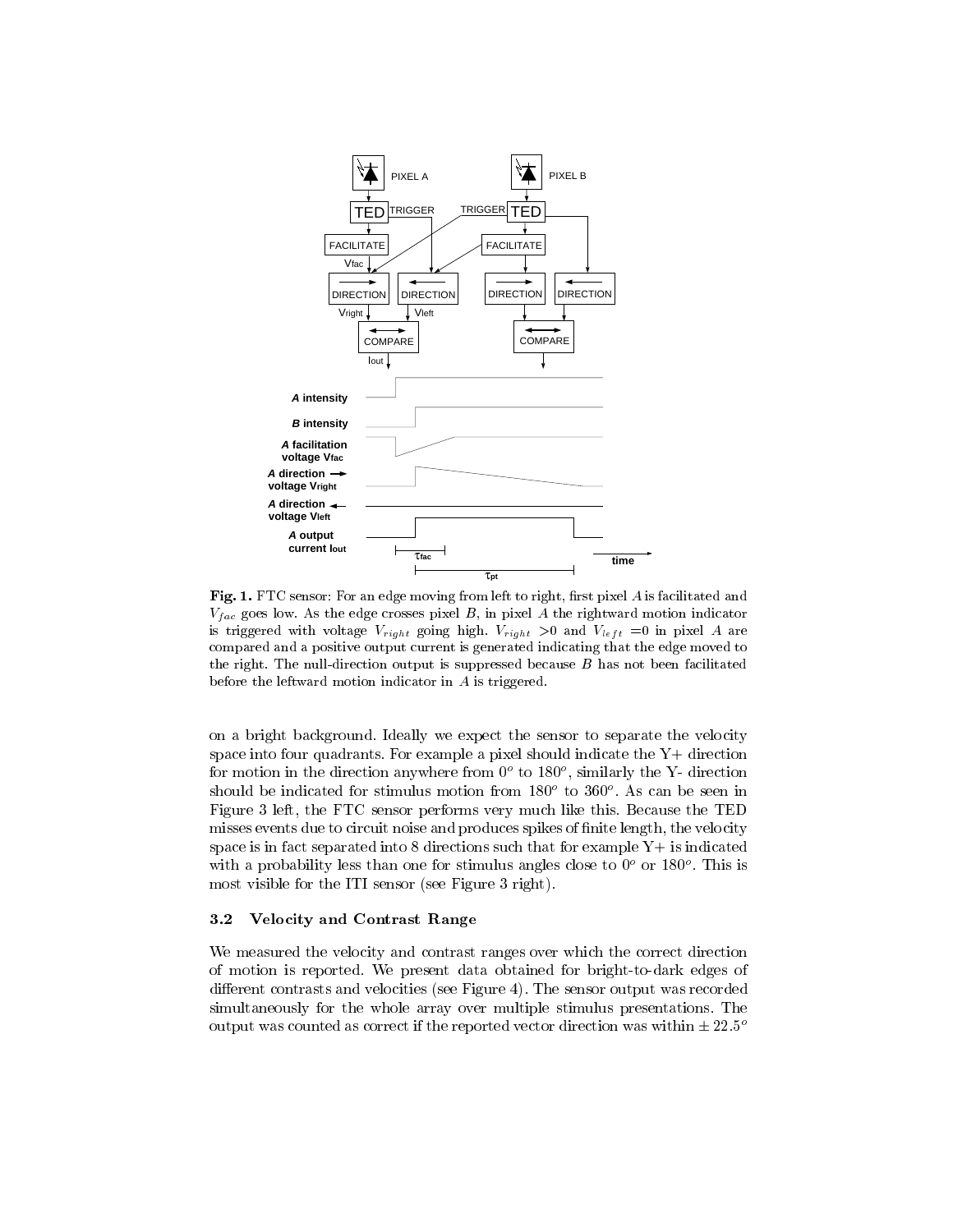

Fig. 2. ITI sensor: As pixel  $B$  is crossed by an edge moving from left to right, both  $v_{\text{right}}$  and  $v_{\text{left}}$  are driggered, but no output is reported because the difference is zero. To the edge passes pixel  $C_1$   $V_{left}$  to reset to zero and a positive current output indicating rightward motion is generated. Pixels  $B$  and  $A$  interact similarly to detect an edge moving left, producing a negative current output.

of the stimulus direction. The FTC sensor was able to report the correct direction of motion with a condence of 90% for stimulus velocities as low as we could generate them  $\left( \langle 25 \rangle \right)$  and as high as 450 pixels/s for contrasts above 40%. This range spans most of the naturally relevant velocities. For high contrasts the performance is 100%. The sensor was able to respond to contrasts as low as 10%.

#### 3.3 Flow Field Examples

In Figures  $5$  and  $6$  we present snapshots of some typical flow fields computed by the FTC sensor for natural stimuli. The data is presented as it was read off the sensor and has not been changed or thresholded in any way. The flow fields are to demonstrate the usefulness of the direction of motion sensors. For Figure 6 also the CMOS imager output is shown to clarify the underlying stimulus.

Acknowledgments RD was supported by the German National Merit Foundation (Studienstiftung des deutschen Volkes). This work was supported by ONR and by the Center for Neuromorphic Systems Engineering as a part of the National Science Foundation's Engineering Research Center program.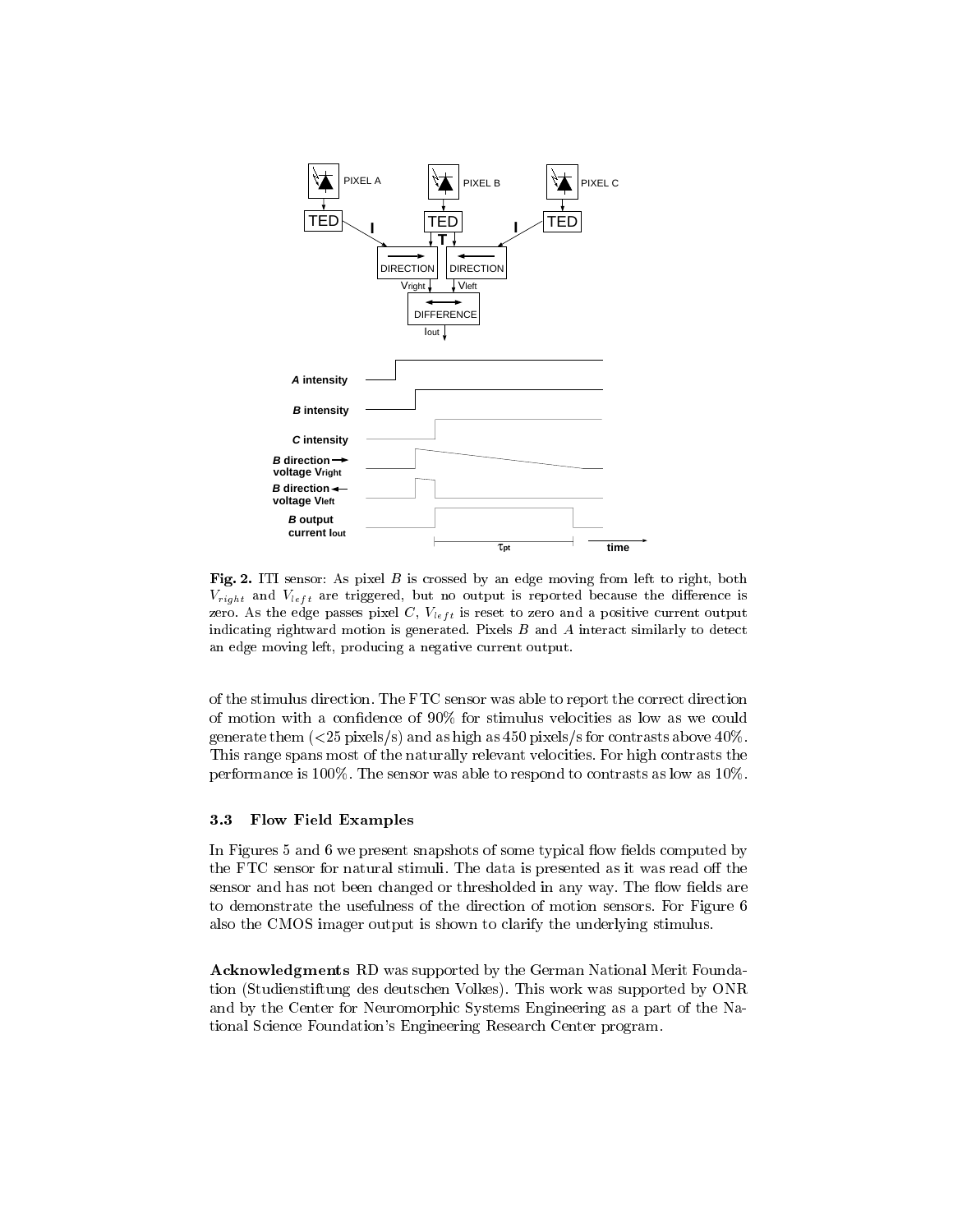

Fig. 3. Probability of  $Y+$  output (top) and  $Y-$  output (bottom) for different stimulus angles for a high contrast stimulus shown for the FTC sensor (left) and the ITI sensor (right). Both sensors separate the velocity space reliably into four quadrants.



Fig. 4. Correct direction of motion output for the FTC sensor. For natural stimuli with contrasts above 40% the flow field is computed almost perfectly. For a comparable photoreceptor and TED layout the ITI sensor would yield a similar output.

# References

- 1. A.G. Andreou, K. Strohbehn, and R.E. Jenkins. Silicon retina for motion computation. Proc. IEEE Int. Symp. on Circuits and Systems,  $3:1373-1376$ , 1991.
- 2. T. Delbrück. Silicon retina with correlation-based, velocity-tuned pixels. IEEE Trans. on Neural Networks,  $4:529-541$ , 1993.